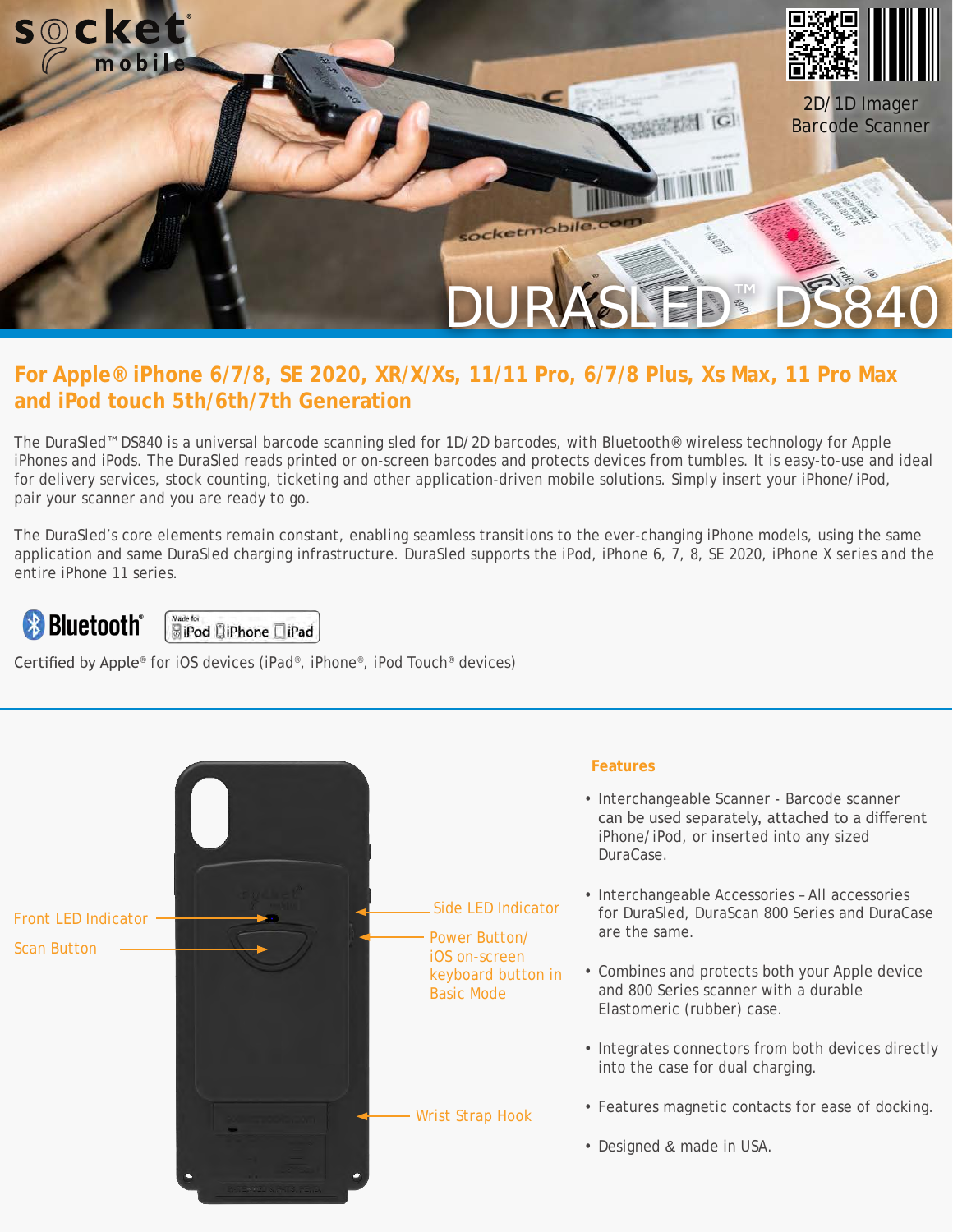### DURASLED & CHARGING DOCK BUNDLE

- (1) DS840 for iPhone 6/7/8, SE 2020, XR/X/Xs, 11/11 Pro or iPhone 6/7/8 Plus, Xs Max, 11 Pro Max or iPod touch 5th/6th/7th generation
- (1) GDS® Charging Dock
- (1) USB Cable





**Download Socket Mobile Companion app for easy pairing, product registration and more!**

#### OPTIONAL ACCESSORIES

Charging Adapter



Connect your DuraSled to a Snap-Con™ GDS to Micro USB 2.0 Adapter and charge both the scanner and the handheld device at the same time! Perfect for charging at home or anywhere you go.

\*Charging Dock



Connect your DuraSled to the GDS® Charging Dock. The exterior docking contacts are specifically engineered for secure docking and charging of both devices in the DuraSled.

\*Included with bundle

6 Bay Charger



The 6 Bay Charger charges multiple DuraSled devices within a single docking station. This desktop solution is perfect for large offices, conference rooms, vehicle fleets, and other applications requiring mass charging of multiple DuraSleds.

Vehicle Charging Dock



The Vehicle Charging Dock is a mounted charger for the DuraSled that provides users the freedom to charge their scanner and phone while on the go.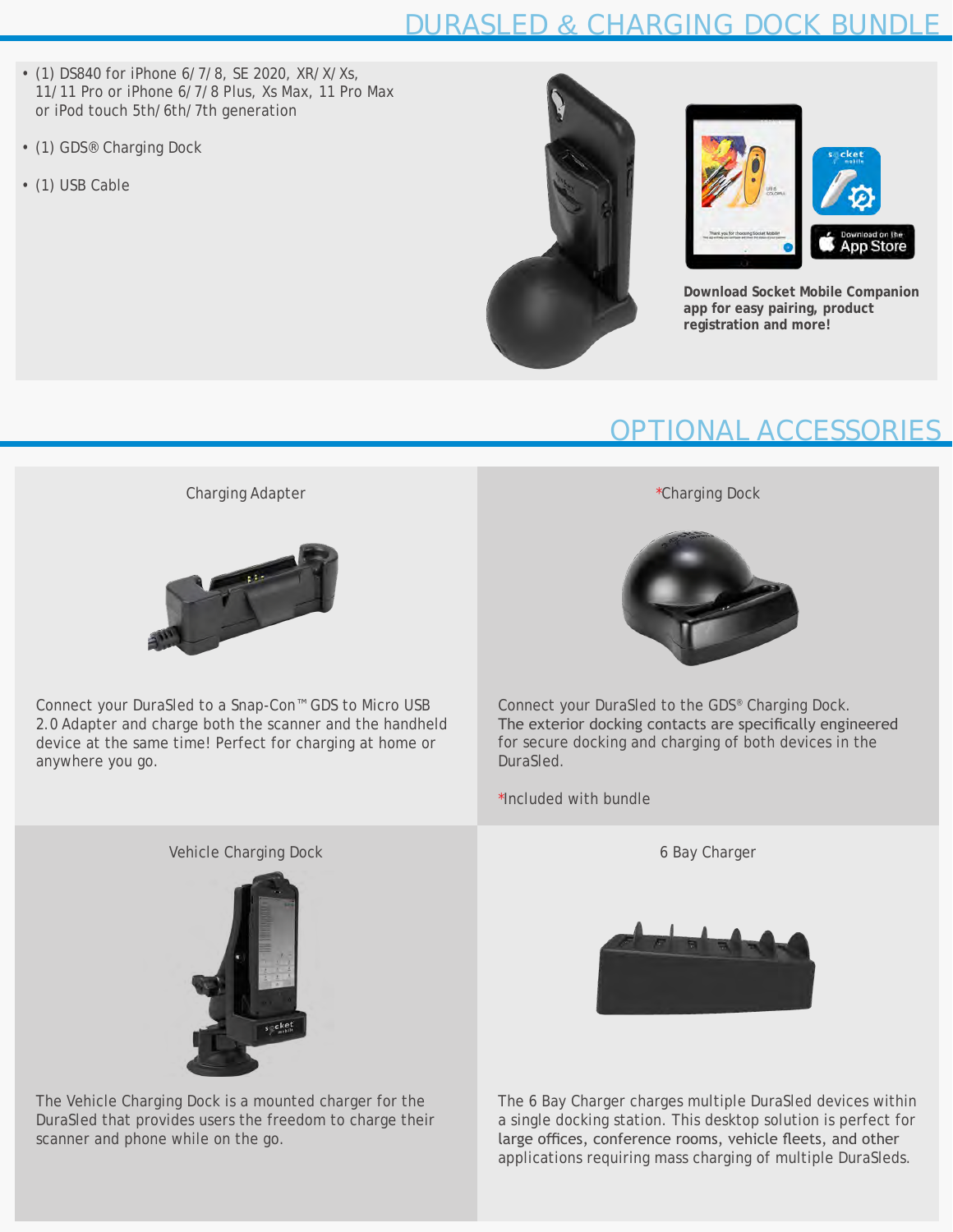#### COMMON USES

| Retail               | Hospitality           | Point of Sal |
|----------------------|-----------------------|--------------|
| Logistics            | Life Sciences         | Automotive   |
| Healthcare           | Inventory             | Transportat  |
| Warehouse Management | Field Sales & Service |              |

**Retail Hospitality** Point of Sale

Transportation

#### PHYSICAL CHARACTERISTICS

| <b>Dimensions</b> | DuraSled for iPhone 6/7/8/SE 2020                     | Weight: 4.2 oz (118.5 g)<br>Size: L 6.55" x H 1.12" x W 2.81" (166.4 x 28.4 x 71.4mm)        |
|-------------------|-------------------------------------------------------|----------------------------------------------------------------------------------------------|
|                   | DuraSled for iPhone 6/7/8 Plus/Xs<br>Max/11 Pro Max   | Weight: 4.6 oz (130 g)<br>Size: L 7.04" x H 1.16" x W 3.14" (178.82mm x 29.4mm x<br>79.76mm) |
|                   | DuraSled for iPhone XR/11                             | Weight: 4.2 oz (118.5 g)<br>Size: L 6.75" x H 1.13" x W 2.95" (171.5mm x 28.7mm x<br>74.9mm) |
|                   | DuraSled for iPhone X/Xs/11 Pro                       | Weight: 4.2 oz (118.5 g)<br>Size: L 6.55" x H 1.12" x W 2.81" (166.4 x 28.4 x 71.4mm)        |
|                   | DuraSled for iPod touch 5th/6th/7th<br>Generation     | Weight: 3.08 oz (87 g)<br>Size: L x H x W 5.4" x .67" x 2.4" (137.6 x 17.02 x 60.0mm)        |
|                   | <b>Charging Dock</b>                                  | Weight: 16.9 oz (478.5g)<br>Size: 7.33" x 1.12" x 3.23" (186.2 x 28.4 x 82.0mm)              |
|                   | USB 2.0 Cable                                         | 1.2 meters $(3'9'')$                                                                         |
| <b>LEDS</b>       | Scan LED: Green and Red<br><b>Bluetooth LED: Blue</b> |                                                                                              |
| <b>Buttons</b>    | Scan Button: Scan<br>Power Button: On/Off             |                                                                                              |
|                   |                                                       |                                                                                              |

Type of Battery: Lithium Ion Polymer- rechargeable battery Charge Time: 8 Hours Battery Life: Per Full Charge: Standby time: 25 hours Active Scan Time **-** 34,000 scans within 3 hours (based on 2 scans every 1 second) 9,000 scans within 10 hours (based on 1 scan every 4 seconds) Note: Battery life varies depending on ambient temperature, ambient light, age of battery, etc. Number of Batteries Used: 1 Weight of battery: 12.5g Percentage Lithium: 36% Battery mAh: 700 mAh Number of cells per battery: 1 Watt Hours per battery: 2.59 Type of Cell ( ex. AA): Proprietary Chemical Composition (ex. Alkaline): Lithium - polymer Lithium Content: 14g Battery Voltage: 3.7v Hazmat UN Number: UN3481, P.I. 967 ROHS Compliance Indicator: Yes, Included with Scanner Country of Origin: China Commodity Code: 8507.60.0000

#### SCANNER TYPE

| Technology:  | 2D/1D Barcode Linear Imager        |  |
|--------------|------------------------------------|--|
| Lightsource: | 1 hyper red 660 nm (nanometer) LED |  |
| Aimer:       | $610 \text{ nm}$ LED               |  |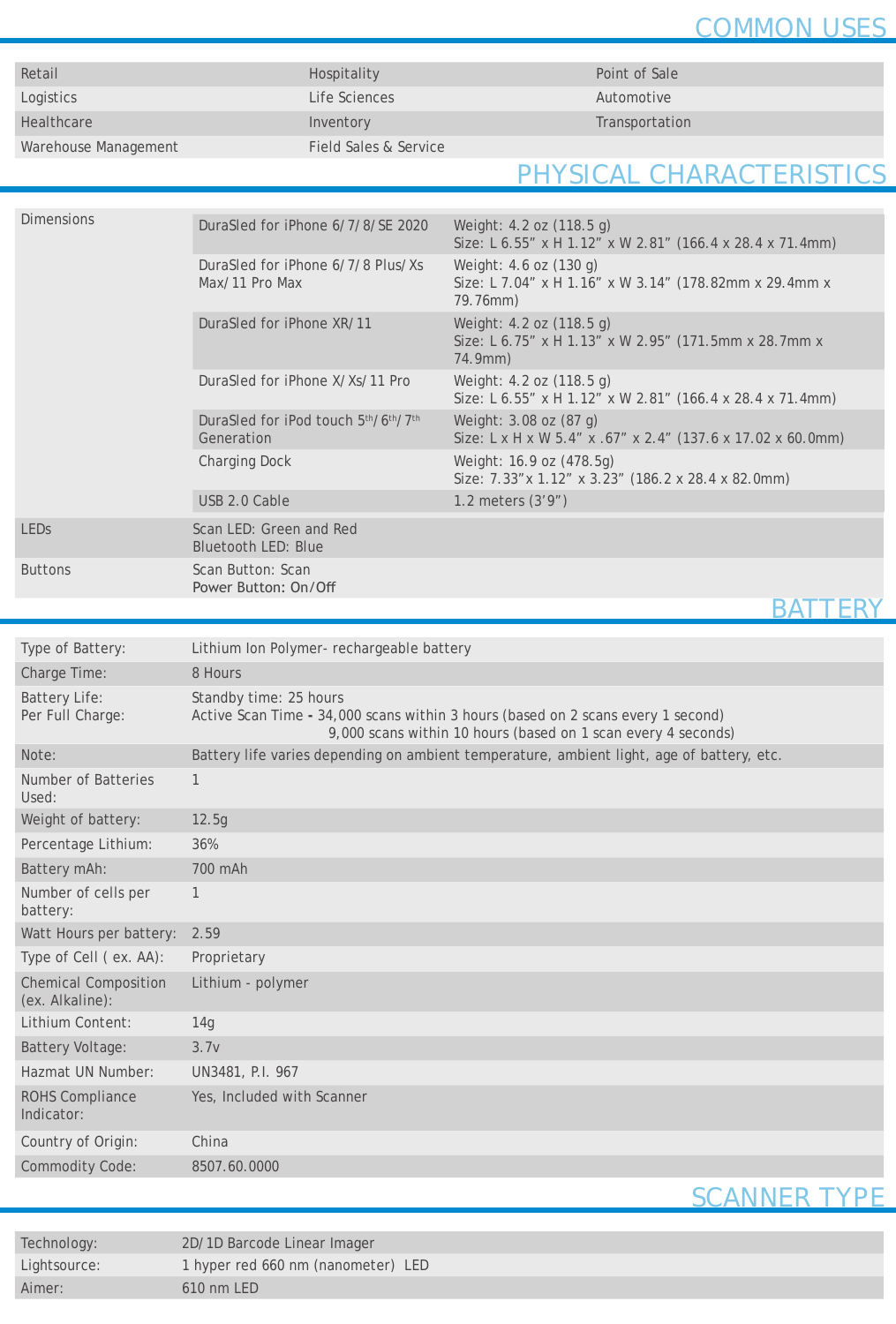

|                    | <b>Near</b>                         | Far             |
|--------------------|-------------------------------------|-----------------|
| 5 mil Code 39      | $2.0$ in/5.1 cm                     | 6.4 in/16.2 cm  |
| 5 mil Code 128     | $2.5 \text{ in/6.3 cm}$             | 5.0 in/12.7 cm  |
| 6.6 mil PDF417     | $2.5 \text{ in/6.3 cm}$             | 6.3 in/16.0 cm  |
| 10 mil PDF417      | 1.8 in/4.5 $cm*$                    | 9.0 in/22.8 cm  |
| 13 mil 100% UPC    | $2.0 \text{ in} / 5.0 \text{ cm}^*$ | 12.5 in/31.7 cm |
| 20 mil Code 29     | $2.0 \text{ in} / 5.0 \text{ cm}^*$ | 19.5 in/49.5 cm |
| 20 mil Data Matrix | $1.5 \text{ in} / 3.8 \text{ cm}$   | 13.5 in/34.3 cm |
| 20 mil QR Code     | $1.5 \text{ in} / 3.8 \text{ cm}$   | 11.0 in/27.9 cm |